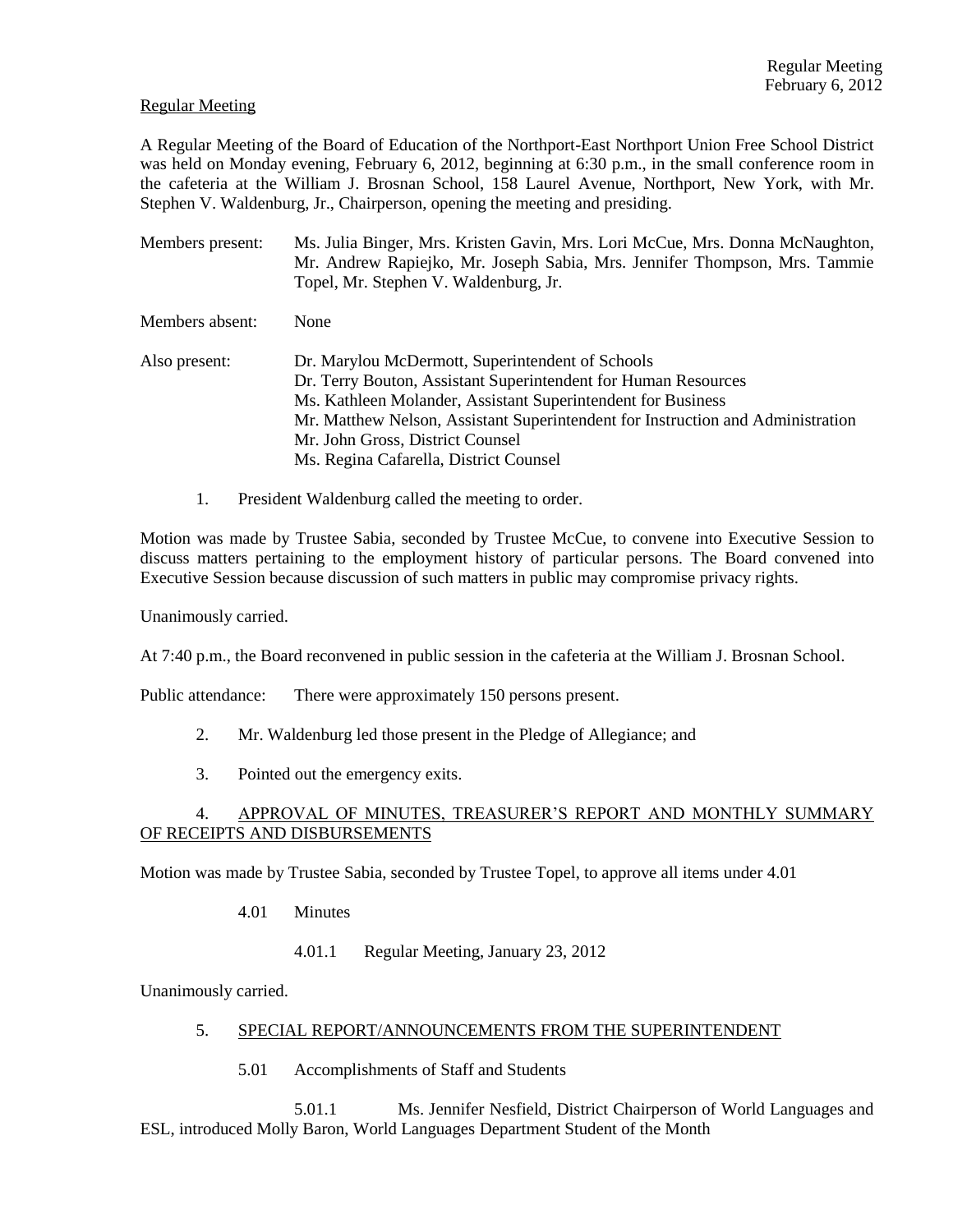Ms. Nesfield stated that Molly has taken classes in both Italian and Japanese, and has shown tremendous personal growth by focusing not only on her work, but also on her personal improvement. She is a highly motivated language student who is not afraid to take risks in the language and embraces the opportunity to grow and practice daily. Ms. Nesfield stated that Molly achieved perfect scores on the New York State Proficiency and Regents Examinations in Italian and continues to earn stellar grades in her IB courses. Molly is a member of the National Honor Society and was inducted in to the World Language Honor Society in October where she presented the keynote address. In addition to her academic achievements, Molly recognizes the importance of learning about different people and cultures. Molly is not only interested in world culture but also in the preservation of our planet. She has a huge interest in the environment and environmental conservation and is thinking of majoring in geology or environmental science. Ms. Nesfield stated that Molly is a true source of pride for the Department of World Languages, Northport High school, and the community.

President Waldenburg and Superintendent McDermott congratulated Molly on her achievements and presented her with a commendation from the Board.

5.01.2 Ms. Jennifer Nesfield, District Chairperson of World Languages and ESL, introduced Florence Lebrun, English Language Learner Student of the Month

Ms. Nesfield stated that Florence is a remarkable young woman who has distinguished herself not only academically, but has shown tremendous personal growth and resilience. Florence is a self-motivated learner with definitive goals. Since her arrival from Port-au-Prince, Haiti in 2007, Florence has faced the daunting challenge of acclimating to a new country, a new school, and a new language. Florence has not only mastered the English language, but has enriched the lives of many Northport High School students. Ms. Nesfield stated that Florence has enrolled in a variety of courses to expand her knowledge of mathematics and science. Her determination and hard work have helped her be successful in a myriad of courses and meet all of her graduation requirements. Ms. Nesfield noted that Florence's conscientious and disciplined work habits extend beyond the classroom. Florence has volunteered at Maryville in the senior citizen's recreation program for the last year and a half. She plans to use the skills and knowledge garnered over the last few years to pursue a career in nursing. Ms. Nesfield stated that Florence is a source of pride for her family, the English as a Second Language Department, and Northport High School.

President Waldenburg and Superintendent McDermott congratulated Florence on her achievements and presented her with a commendation from the Board.

Dr. Marylou McDermott and Board Counsel John Gross presented an update on the District. Dr. McDermott stated that the 2012 financial reality comprises a 2% tax levy cap, the LIPA tax certiorari, noting that the District receives approximately \$47 million from LIPA, preliminary mandatory budget increases estimated at \$3,574,263, and a three year history of a tax levy less than 2%. Dr. McDermott reviewed the significant changes, Federal and State requirements, affecting the District such as the National Common Core Learning Standards in ELA and Mathematics, new Annual Professional Performance Review (APPR), and Response to Intervention legislation (RtI); and technological advancements such as digital learning resources that extend classroom beyond school walls, and technological tools that foster use of Internal resources from across the globe and provide extended possibilities for multimedia interactivity in the classroom. Dr. McDermott stated that New York State Senate Bill #5872, sponsored by Senator Marcellino, proposes a structured settlement if the LIPA tax certiorari is granted. Dr. McDermott stated that challenges that accompany significant change include collaboration and philosophical differences, respectful disagreement, anxiety and discomfort, and working toward reasonable accommodations. To facilitate the required changes, the District has established many stakeholder committees, provided extensive professional development and acquired technological tools and up-to-date curriculum resources. Dr. McDermott stated that the District will maintain all teaching positions in 2012-2013, while maintaining low class size in all classrooms. The Board of Education played an appropriate role in directing Board Counsel with the parameters of the MOA and the District pulled the resolution to adopt the new APPR rubric at the request of the UTN President. Dr. McDermott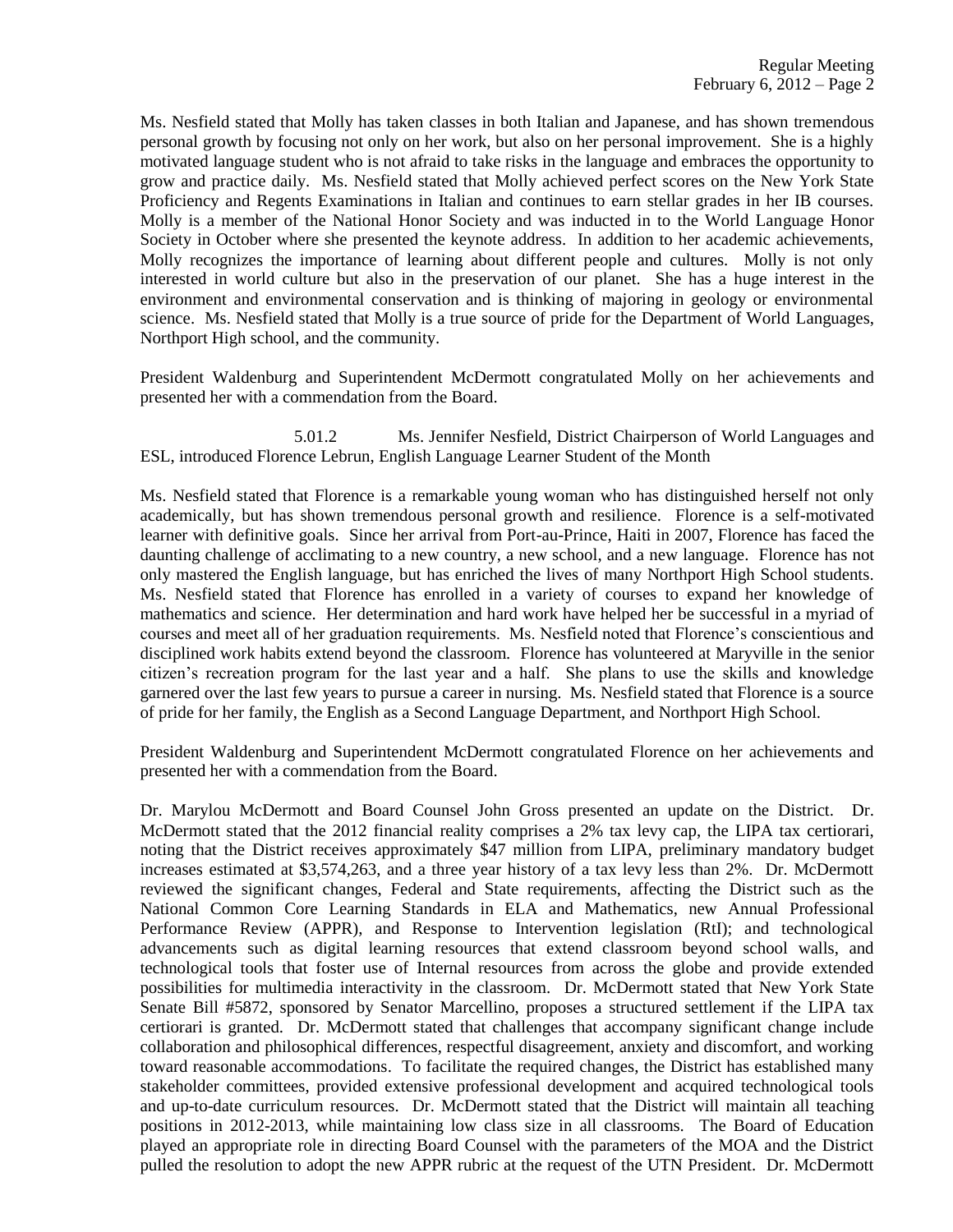also noted that District administration respects all employees' requests to be counseled and guided by union leadership even during non-disciplinary meetings. Dr. McDermott stated that moving forward the District will continue to provide and facilitate professional development opportunities that focus on helping teachers meet the needs of their students, discuss with professional staff how to best implement Common Core Standards and the Annual Professional Performance Review (APPR), and work toward contract resolution with the UTN utilizing the negotiations process.

Mr. John Gross, Board Counsel, reviewed the Memorandum of Agreement with the United Teachers of Northport stating that the elements of teacher compensation are an across the board percentage increase, a vertical increment "step", and a horizontal increment "column movement". Mr. Gross noted that unlike all other Long Island School Districts, the Northport UTN contract does not require the payment of increment upon contract expiration. Mr. Gross reviewed the Northport wages compared to Suffolk County Teachers at MA Step 6, MA Step 11, and MA Step 16, and noted that Northport's exceeded the average salaries of Suffolk County Teachers. Mr. Gross stated that the District offered an increase of 5.09% to teacher salaries over three years totaling \$2,680,261.44, with no additional responsibilities or give-backs. The District honored the negotiating team's request to provide additional compensation for Teaching Assistants. The District negotiators were assured that the full team of UTN negotiators supported the agreement and the District was assured that the Executive Committee of the UTN supported the agreement. Mr. Gross reviewed the salary provisions of the MOA including a hard freeze the first year (2010-2011), a salary increase of 1% on July 1, 2011 and one-half step increment on July 1, 2011 for the second year (2011-2012), a salary increase of .5% on July 1, 2012 and the remaining one-half step increment on July 1, 2012 for the third year (2012-2013). A new longevity award shall be granted effective July 1, 2012 after 8 years of service in the amount of \$225 for Teaching Assistants. Mr. Gross noted that all other longevity and extra paid rates would be frozen for the term of the contract. Mr. Gross reviewed the APPR appeal process resolution also included in the MOA. Mr. Gross stated that the UTN voted the MOA down by a vote of 415 to 250. Mr. Gross noted that the next step is to go to fact finding.

Mr. Albert Prisco, resident, stated that this presentation should have been given before the UTN vote and that he believes the MOA didn't pass because the union wants new leadership.

Ms. Joanne Loring, resident, stated that she moved here for the quality of education and community and was saddened that the Board was trying to balance the budget on the backs of the teachers. Ms. Loring urged the Board to set a budget that raises the tax levy to the maximum amount under the law to be truly fiscally responsible for the long term.

Ms. Kathleen Fristensky, resident, stated that Northport has stood apart from other district with incredible teaching professionals and staff. Ms. Fristensky stated that she was troubled by the contract disagreement and urged the Board to have an agreement so the District can move on.

Mr. Thomas Gulemmi, resident, stated that he cannot afford to live in Northport any more. Mr. Gulemmi stated that he wished he could make 1% more than last year and that the community residents need a break.

- 5.02 Review of Instructional Initiatives in the following areas:
	- 5.02.1 World Languages and ESL

Ms. Jennifer Nesfield reviewed the 2010-2011 Department of World Languages Initiatives and the departmental highlights including program achievements and student and staff achievements. Ms. Nesfield stated that the 2011-2012 Department Initiatives are to: develop students' target language writing skills at all levels using activities such as journal writing, document based essays, and collaborative writing using the *Moodle* web interface; provide the World Language faculty with professional development opportunities related to instructional technology; incorporate differentiated instruction into daily lessons with a focus on tiered assignments and anchor activities such as learning centers, vocabulary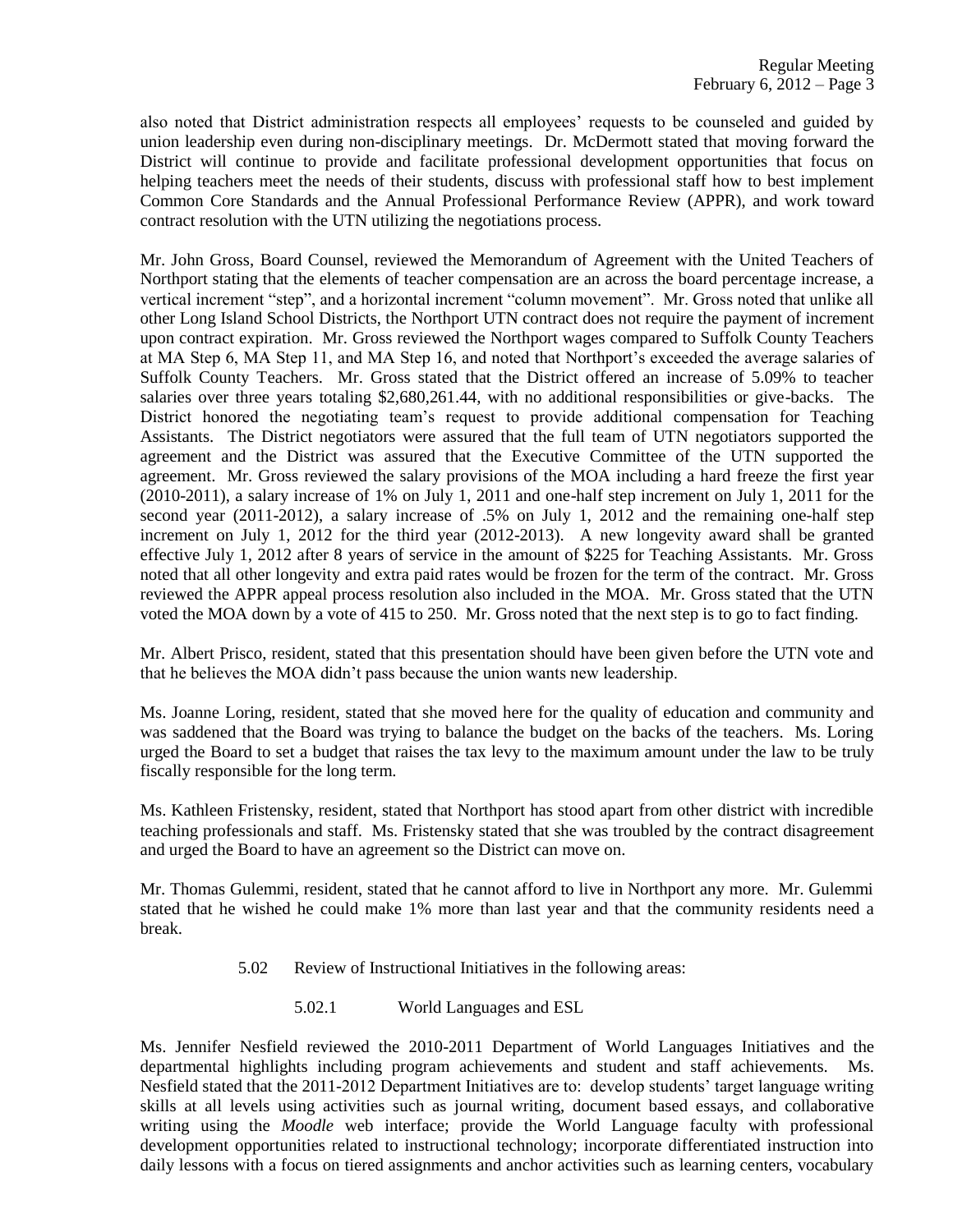enrichment activities, and research projects; continue to nurture a culture of respect in the World Language classrooms by highlighting cultural differences between various target language countries and the United States and encouraging student diversity.

Ms. Nesfield reviewed the Common Core Learning Standards, World Language Practice Standards and data on the World Language External Assessments for 2010-2011 including the  $8<sup>th</sup>$  grade FLACS Regional Assessment, Level 3R Midterm/Regents, Modern Language Regents Examination, and International Baccalaureate Courses. Ms. Nesfield stated that the After School Elementary Language Program for 2011-2012 has 166 students participating in eight sections, including three sections with second or third year participants.

Ms. Nesfield reviewed the English as a Second Language 2010-2011 Initiatives and Department Highlights. The 2011-2012 Department Initiatives are to: provide the ESL faculty with professional development opportunities related to instructional technology; develop students' writing skills at all levels using activities such as journal entries and collaborative writing using the Moodle web interface; continue to foster and promote a culture of respect using community events and student activities to help the English Language Learners acclimate to the Northport-East Northport UFSD. Ms. Nesfield reviewed the 2011 New York State English as a Second Language Achievement Test results, the Long Island ELL enrollment trends, and the languages of origin for 2010-2011.

There was a discussion regarding speaking skills, assessment tools, the FLACS assessment, the NYSELAT results, and the After School Elementary Language Program, online courses, American Sign Language, and IB and AP language courses.

Ms. Christina Holihan, resident, addressed the Board stating that language needs to be taught at a much younger age and encouraged the Board to lower the required enrollment numbers so that different languages can be kept in the schools. Ms. Holihan noted that foreign language is not only associated with knowing how to communicate in another language but also with high academic achievement in all areas.

President Waldenburg thanked Ms. Nesfield for her informative report.

5.03 Board discussion and action to provide the Superintendent with direction for the development of the proposed budget for 2012-2013.

At 9:30 p.m., motion was made by Trustee McCue, seconded by Trustee Sabia, to convene into Committee-of-the-Whole to informally discuss providing the Superintendent with direction for the development of the proposed budget for 2012-2013.

Unanimously carried.

At 10:33 p.m., motion was made by Trustee McCue, seconded by Trustee Sabia, to extend the meeting.

Unanimously carried.

At 10:40 p.m., motion was made by Trustee McCue, seconded by Trustee Sabia to come out of Committee-of-the-Whole and reconvene into the regular meeting.

Unanimously carried.

Motion was made by Trustee Sabia, seconded by Trustee Topel, to direct the Superintendent to develop a proposed budget for 2012-2013 with a zero percent increase.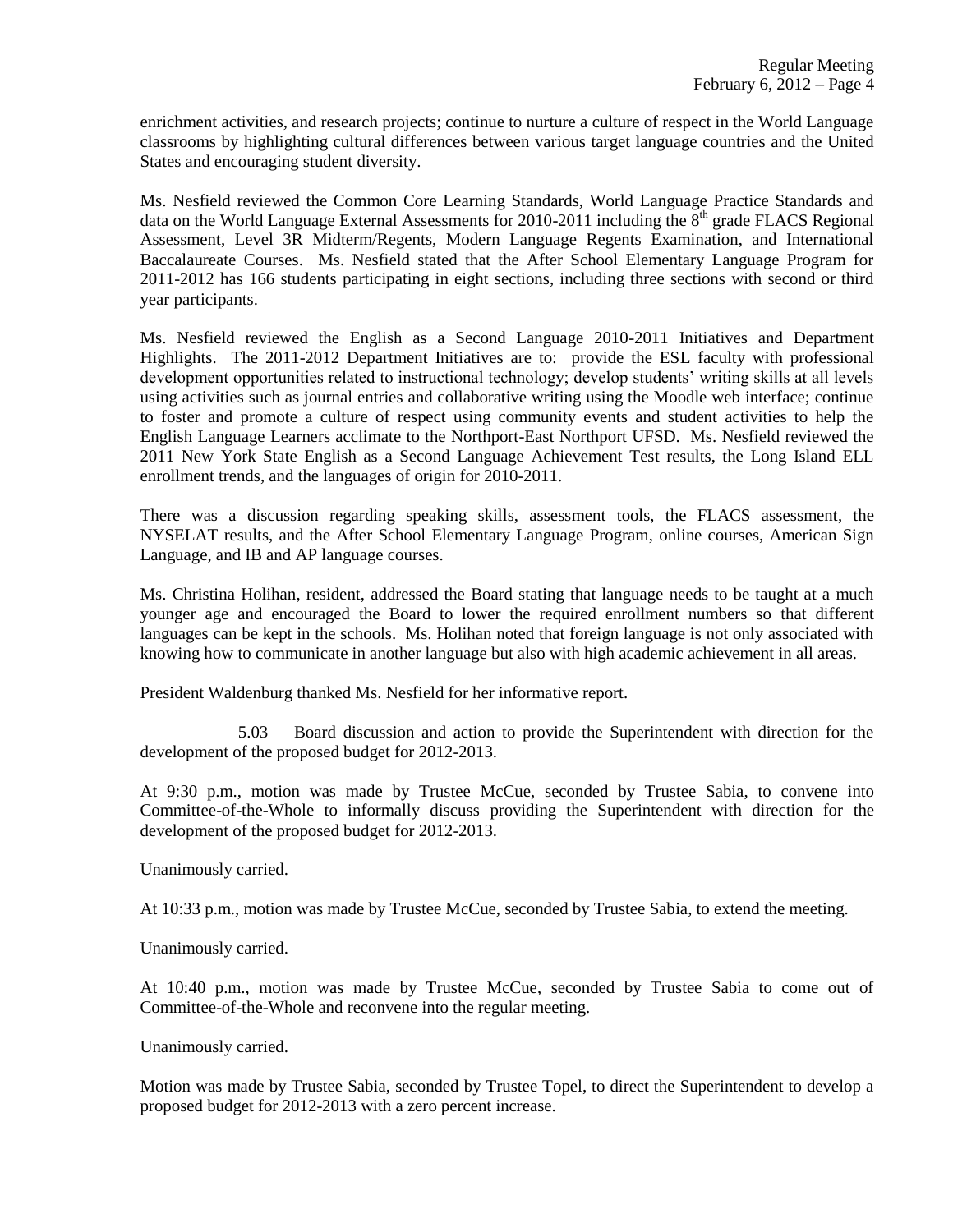There was a long discussion on the District's expenses and revenues, the District's history of under spending previous budgets, the LIPA tax certiorari, creation of District reserves, long range planning, ARRA funding, the 2% tax levy cap, exemptions under the 2% tax levy cap, elementary health program and full day kindergarten.

Motion was made by Trustee McNaughton, seconded by Trustee Binger, to call the question.

Unanimously carried.

Vote on Trustee Sabia's motion to direct the Superintendent to develop a proposed budget for 2012-2013 with a zero percent increase was as follows:

YES: Mr. Sabia, Mrs. Thompson, Mrs. Topel NO: Ms. Binger, Mrs. Gavin, Mrs. McCue, Mrs. McNaughton, Mr. Rapiejko, Mr. Waldenburg

Motion failed.

Motion was made by Trustee Thompson, seconded by Trustee Sabia, to direct the Superintendent to develop a proposed 2012-2013 budget with a 1% budget to budget increase.

There was a discussion regarding the limitations of a 1% budget increase and that being too restrictive and proposing a broader number. Trustee Thompson stated that there should not be any cuts to programs with a 1% increase. Trustee Sabia stated that the District has a history of under spending previous budgets and there is no hand tying when there is money left over every year.

Motion was made by Trustee McCue, seconded by Trustee Thompson, to call the question.

Unanimously carried.

Vote on Trustee Thompson's motion to direct the Superintendent to develop a proposed 2012-2013 budget with a 1% budget to budget increase was as follows:

YES: Mr. Sabia, Mrs. Thompson, Mrs. Topel

NO: Ms. Binger, Mrs. Gavin, Mrs. McCue, Mrs. McNaughton, Mr. Rapiejko, Mr. Waldenburg

Motion failed.

Motion was made by Trustee McCue, seconded by Trustee Gavin, to direct the Superintendent to develop a proposed 2012-2013 budget not to exceed the 2% maximum tax cap levy with the exemptions allowable for the Northport-East Northport School District which is currently estimated at 2.31%.

Trustee Sabia stated that it was unconscionable to suggest 2% with the exemptions allowable.

It was suggested that two budget scenarios be proposed, one showing a 0% increase and the other showing an increase up to the limit of the tax levy cap, to allow the community to be informed of the differences.

Trustee McCue amended her motion, seconded by Trustee Sabia, to direct the Superintendent to prepare two separate budgets pictures, one budget with a 0% budget to budget increase and one budget with the allowable tax levy increase up to the maximum under the tax increase law.

President Waldenburg stated that the Superintendent's initial proposal was a true 2% tax levy cap and that he was not comfortable going to the 2.31%.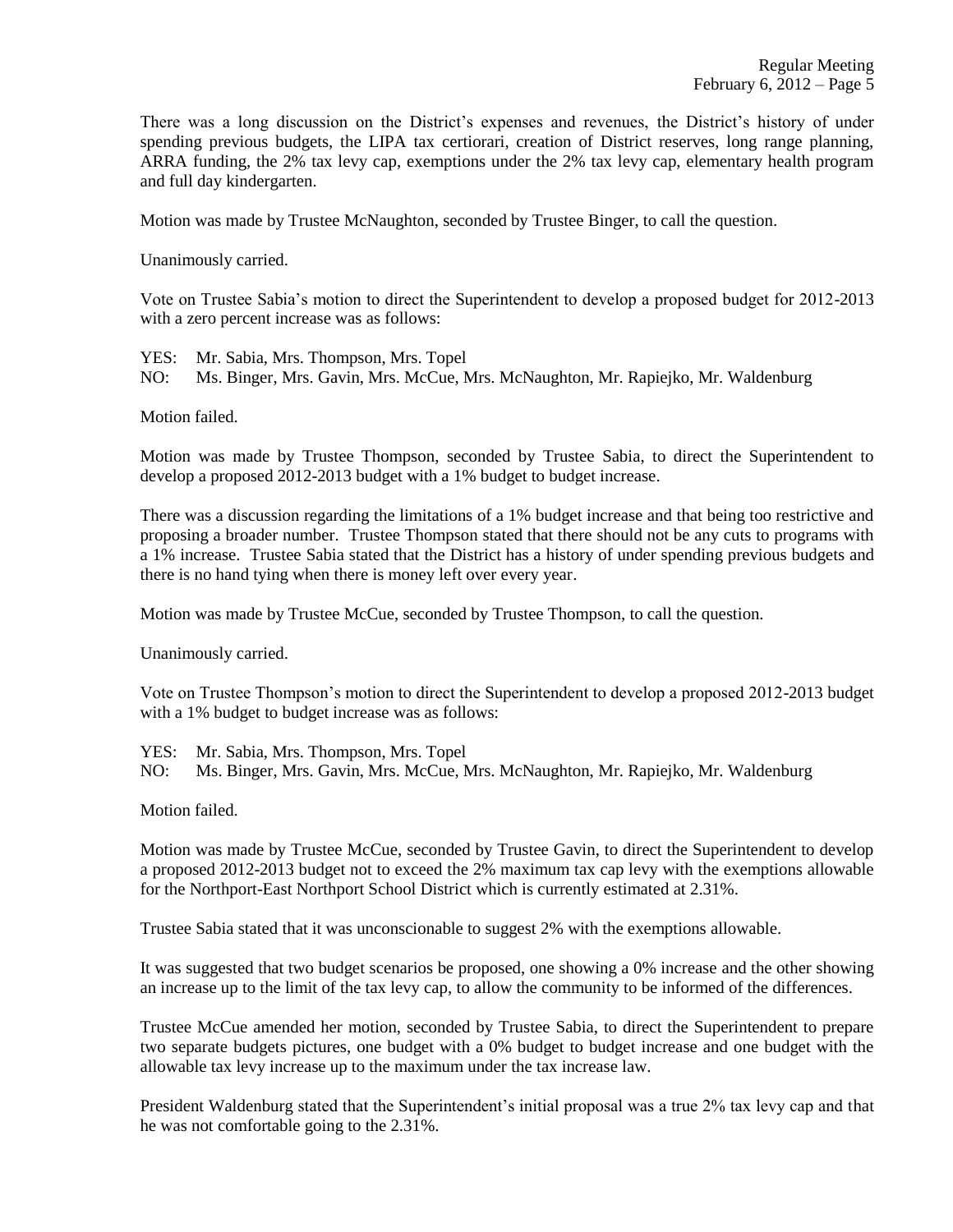Vote on Trustee McCue's motion to direct the Superintendent to prepare two separate budgets pictures, one budget with a 0% budget to budget increase and one budget with the allowable tax levy increase up to the maximum under the tax increase law was as follows:

YES: Mrs. McCue

NO: Ms. Binger, Mrs. Gavin, Mrs. McNaughton, Mr. Rapiejko, Mr. Sabia, Mrs. Thompson, Mrs. Topel, Mr. Waldenburg

Motion failed.

Motion was made by Trustee Thompson, seconded by Trustee McNaughton, to direct the Superintendent to develop a proposed 2012-2013 budget that does not exceed a 2% tax cap levy, and in addition to create a budget that maintains a 0% budget to budget increase.

Unanimously carried.

5.04 The President of the Board reviewed the upcoming meetings of February  $27<sup>th</sup>$ , March  $5<sup>th</sup>$ , March  $19<sup>th</sup>$  and March  $26<sup>th</sup>$ .

# 6. COMMUNICATIONS

6.01 E-mail from Ms. Christina Brauer-Holihan, received January 27, 2012, re: save our foreign languages in schools

Ms. Brauer-Holihan addressed the Board earlier in the evening and reiterated her concerns regarding foreign languages in the schools.

6.02 E-mail from Mr. Albert Prisco, received January 30, 2012, re: teacher's contract

Mr. Prisco addressed the Board earlier in the evening.

# 7. PUBLIC PARTICIPATION

#### 8. SUPERINTENDENT'S REPORT, GENERAL

Motion was made by Trustee Sabia, seconded by Trustee Topel, to approve all items under 8. and 9., including Supplemental 8.01.1 (Schedule B #21-26), and excluding severed item 8.01.4 (Schedule D).

8.01 Personnel Schedules, each dated February 6, 2012, and each attached and made part of the official minutes:

- 8.01.1 Schedule A Certified Staff (including Supplemental A #21-26)
- 8.01.2 Schedule B Non-Instructional Staff
- 8.01.3 Schedule C Salary Transfers
- 8.01.4 Schedule D SEVERED
- 8.01.5 Schedule J Committee on Special Education
- 8.01.6 Schedule K NASA PDC
- 8.01.7 Schedule L UTN PDC

President Waldenburg announced the retirements of Diane Martell, Susan DeVerna, Barbara Degere and Patricia Markowski, and thanked them for their many years of services to the District.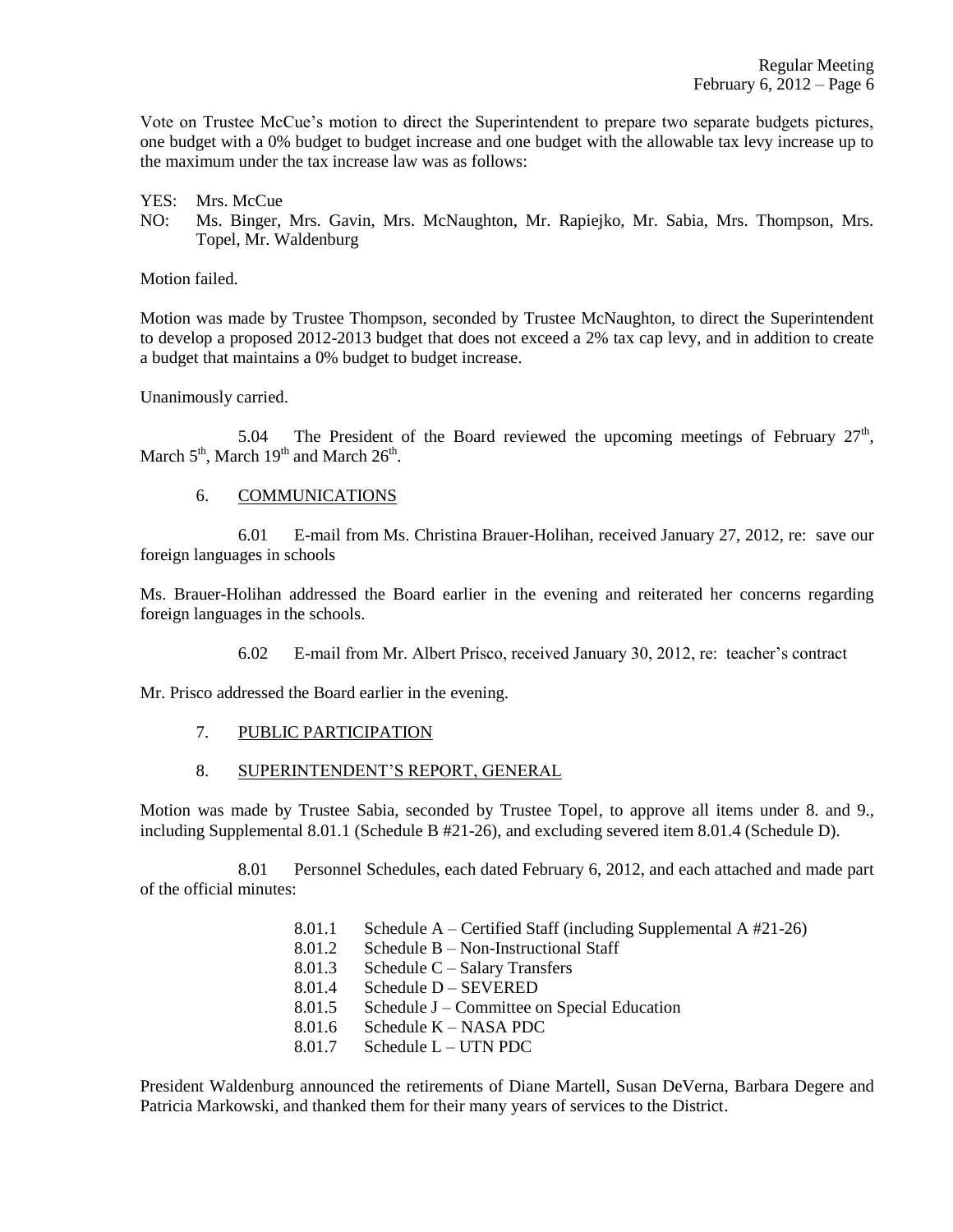### 9. SUPERINTENDENT'S REPORT FINANCIAL

9.01 Approving transfer of general fund appropriations in the 2011-2012 budget

9.02 Approving 2011-2012 estimated non-resident tuition charges and the 2010-2011 actual non-resident tuition charges, identifying the amounts that will be charged to other school districts for any of their students who are enrolled in our district

9.03 Approving the following resolution:

"RESOLVED, that the Board of Education accept the donation of \$62.50 toward the purchase of supplies for Dickinson Avenue Elementary School and increase the 2011-2012 budget code A2110.5030.11.0200 by \$62.50 for this purpose.

RESOLVED, that the Board of Education hereby approves an increase in the revenue code A2705 of the 2011-2012 budget by \$62.50 with the understanding that this increase in revenue is the result of a donation from Morgan Stanley Inc."

9.04 Approving the Corrective Action Plan for the June 30, 2011 external audit.

Vote on Trustee Sabia's motion to approve all items under 8. and 9., including Supplemental 8.01.1 (Schedule A #21-26), and excluding severed item 8.01.4 (Schedule D) was as follows:

YES: Ms. Binger, Mrs. Gavin, Mrs. McCue, Mr. Rapiejko, Mrs. Thompson, Mrs. Topel, Mr. Waldenburg NO: Mr. Sabia ABSTAIN: Mrs. McNaughton

Motion passed.

Motion was made by Trustee McCue, seconded by Trustee Binger, to approve item 8.01.4 (Schedule D)

8.01.4 Scheduling 
$$
D
$$
 – Extra Pay

Vote on Trustee McCue's motion to approve item 8.01.4 (Schedule D) was as follows:

- YES: Ms. Binger, Mrs. Gavin, Mrs. McCue, Mrs. McNaughton, Mr. Rapiejko, Mrs. Thompson, Mrs. Topel, Mr. Waldenburg
- NO: Mr. Sabia

Motion passed.

- 10. SUPERINTENDENT'S REPORT FOR INFORMATION ONLY
	- 10.01 Schedule H Use of Facilities
	- 10.02 Schedule I Home Instruction
- 11. UNFINISHED BUSINESS
- 12. NEW BUSINESS
- 13. ADJOURNMENT